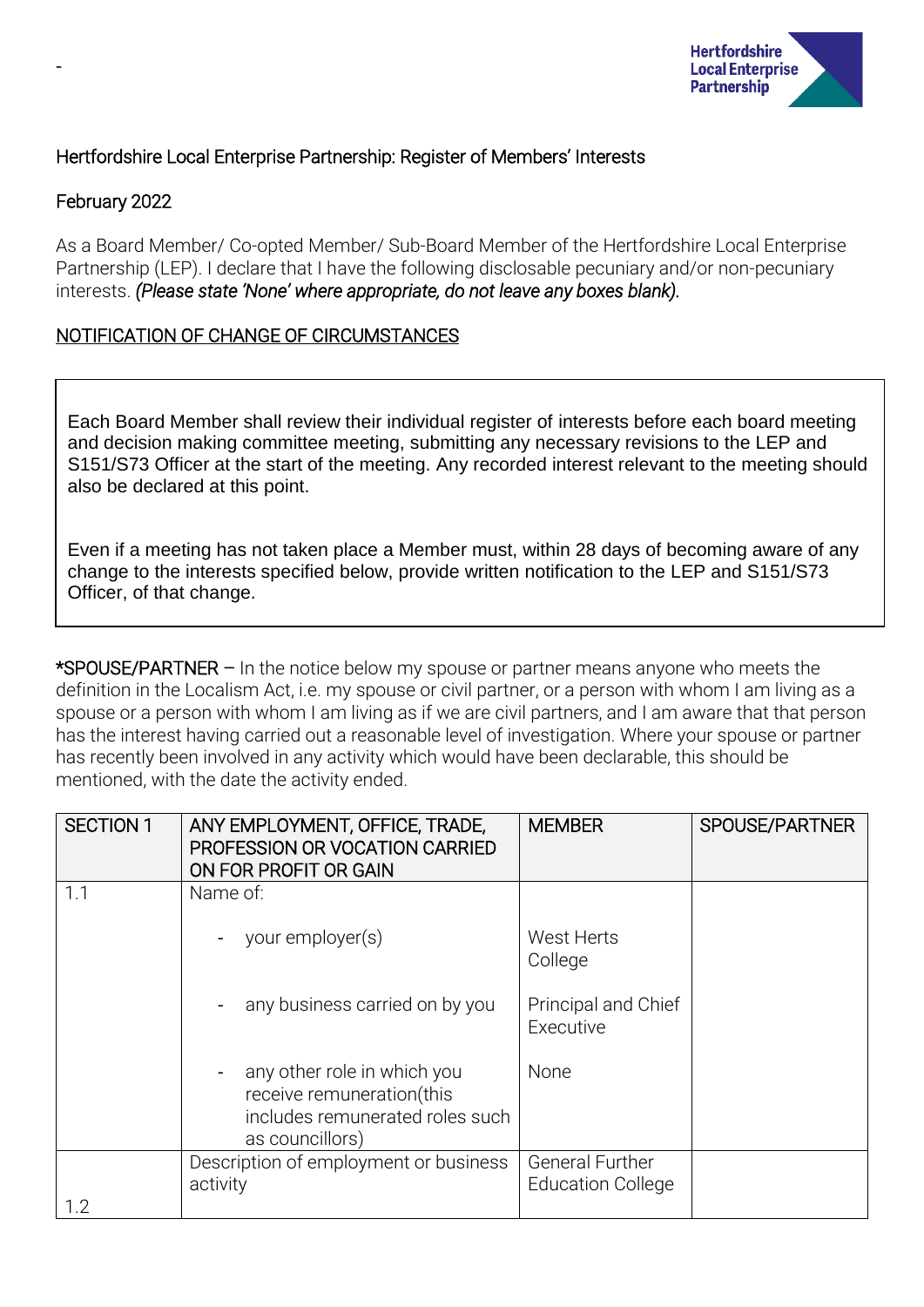

| 1.3              | The name of any firm in which you are<br>a partner                                                                                                                                                                                                                                                       | None                                                                                                                                                                                    |                |
|------------------|----------------------------------------------------------------------------------------------------------------------------------------------------------------------------------------------------------------------------------------------------------------------------------------------------------|-----------------------------------------------------------------------------------------------------------------------------------------------------------------------------------------|----------------|
| 1.4              | The name of any company for which<br>you are a remunerated director                                                                                                                                                                                                                                      | None                                                                                                                                                                                    |                |
| <b>SECTION 2</b> | <b>SPONSORSHIP</b>                                                                                                                                                                                                                                                                                       | <b>MYSELF</b>                                                                                                                                                                           | SPOUSE/PARTNER |
| 2.1              | Any financial benefit obtained (other<br>than from the LEP) which is paid as a<br>result of carrying out duties as a<br>Member.<br>This includes any payment or financial<br>benefit from a Trade Union within the<br>meaning of the Trade Union and<br>Labour Relations (Consolidation) Act<br>1992 (a) | None                                                                                                                                                                                    |                |
| <b>SECTION 3</b> | <b>CONTRACTS</b>                                                                                                                                                                                                                                                                                         | <b>MYSELF</b>                                                                                                                                                                           | SPOUSE/PARTNER |
| 3.1              | Any contract for goods, works or<br>services with the LEP which has not<br>been fully discharged by any<br>organisation named at 1.1                                                                                                                                                                     | Hemel Hempstead<br>Phase 1<br>Development<br>Hemel Hempstead<br>Phase 2<br>Development<br>West Herts<br>College Welding<br>Provision<br>West Herts<br><b>College Business</b><br>Lounge |                |
| 3.2              | Any contract for goods, works or<br>services entered into by any<br>organisation named at 1.1 where either<br>party is likely to have a commercial<br>interest in the outcome of the business<br>being decided by the LEP in the<br>forthcoming meeting.                                                 | West Herts<br>College receives<br>funding from<br>Hertfordshire<br>County Council in<br>respect of<br>students with High<br><b>Needs</b>                                                |                |
| <b>SECTION 4</b> | <b>LAND OR PROPERTY</b>                                                                                                                                                                                                                                                                                  | <b>MYSELF</b>                                                                                                                                                                           | SPOUSE/PARTNER |
| 4.1              | Any interest you or any organisation<br>listed at 1.1 may have in land or<br>property which is likely to be affected<br>by a decision made by the LEP.<br>This would include, within the area of<br>the LEP:                                                                                             | None                                                                                                                                                                                    |                |

-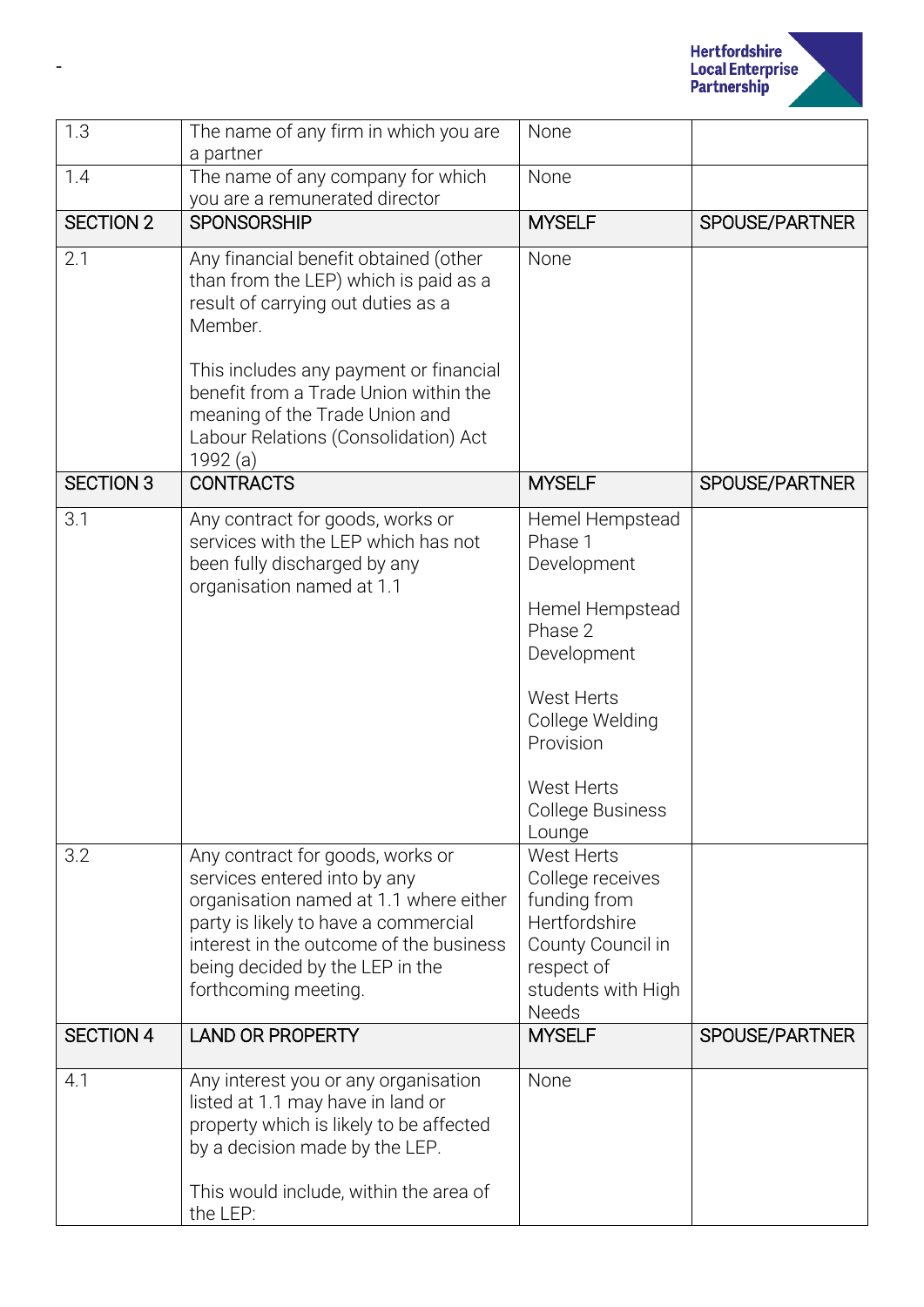

|                  | Any interest in any land in the<br>LEP areas, including your<br>place(s) of residency<br>Any tenancy where the landlord<br>is the LEP and the tenant is a<br>body in which relevant person<br>has a beneficial interest<br>Any licence for a month or<br>longer to occupy land owned by<br>the LEP<br>For property interests, please state the<br>first part of the postcode and the Local<br>Authority where the property resides. If<br>you own/lease more than one property<br>in a single postcode area, please state<br>this.                                                               |               |                |
|------------------|--------------------------------------------------------------------------------------------------------------------------------------------------------------------------------------------------------------------------------------------------------------------------------------------------------------------------------------------------------------------------------------------------------------------------------------------------------------------------------------------------------------------------------------------------------------------------------------------------|---------------|----------------|
| <b>SECTION 5</b> | <b>SECURITIES</b>                                                                                                                                                                                                                                                                                                                                                                                                                                                                                                                                                                                | <b>MYSELF</b> | SPOUSE/PARTNER |
| 5.1              | Any interest in securities of an<br>organisation under 1.1 where:-<br>(a) that body (to my knowledge)<br>has a place of business or land<br>in the area of the LEP; and<br>(b) either-<br>the total nominal value of<br>(i)<br>the securities exceeds<br>£25,000 or one hundredth<br>of the total issued share<br>capital of that body or;<br>if the share capital of that<br>(i)<br>body is of more than one<br>class, the total nominal<br>value of the shares of any<br>one class in which has an<br>interest exceeds one<br>hundredth of the total<br>issued share capital of<br>that class. | None          |                |
| <b>SECTION 6</b> | <b>GIFTS AND HOSPITALITY</b>                                                                                                                                                                                                                                                                                                                                                                                                                                                                                                                                                                     | <b>MYSELF</b> | SPOUSE/PARTNER |
| 6.1              | Any gifts and/or hospitality received as<br>a result of membership of the LEP<br>(above the value of £50)                                                                                                                                                                                                                                                                                                                                                                                                                                                                                        | None          |                |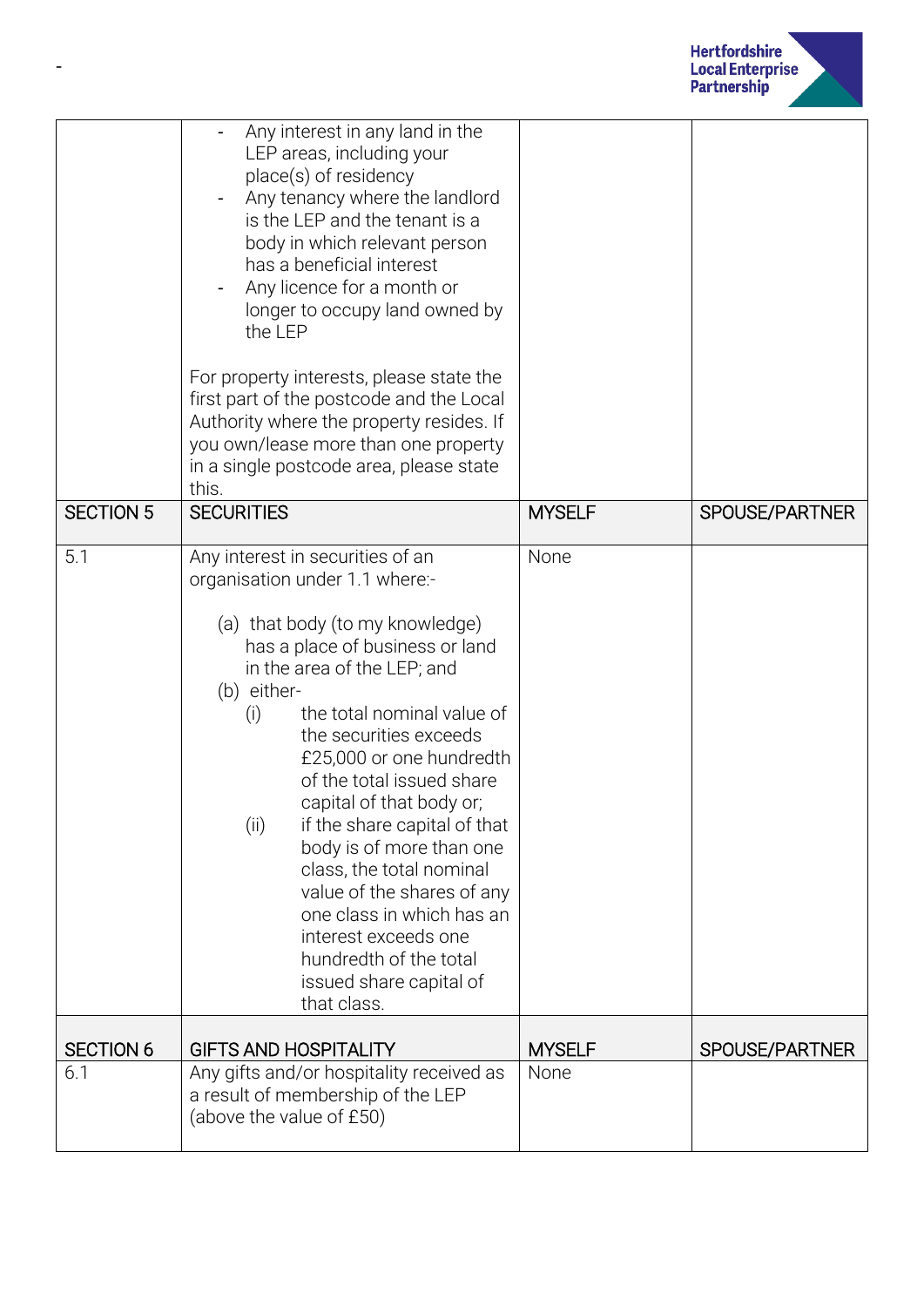

#### OTHER INTERESTS

-

#### Membership of Organisations

I am a member of, or I am in a position of general control, a trustee of, or participate in the management of:

1. Any body to which I have been appointed or nominated by the LEP:

Skills for Londoners Advisory Board Member Hemel Hempstead Business Ambassadors Board Member Hertfordshire School Forum Watford Together Watford Cultural Leaders

2. Any body exercising functions of a public nature - eg school governing body or another LEP:

None

3. Any body directed to charitable purposes:

None

4. Any body, one of whose principal purposes includes the influence of public opinion or policy (including any political party or trade union):

None

5. Any local authority (please state any interests you hold as LA leaders/cabinet members for LA land, resources and the LA's commercial interests):

None

6. Any other interest which I hold which might reasonably be likely to be perceived as affecting my conduct or influencing my action in relation to my role.

None